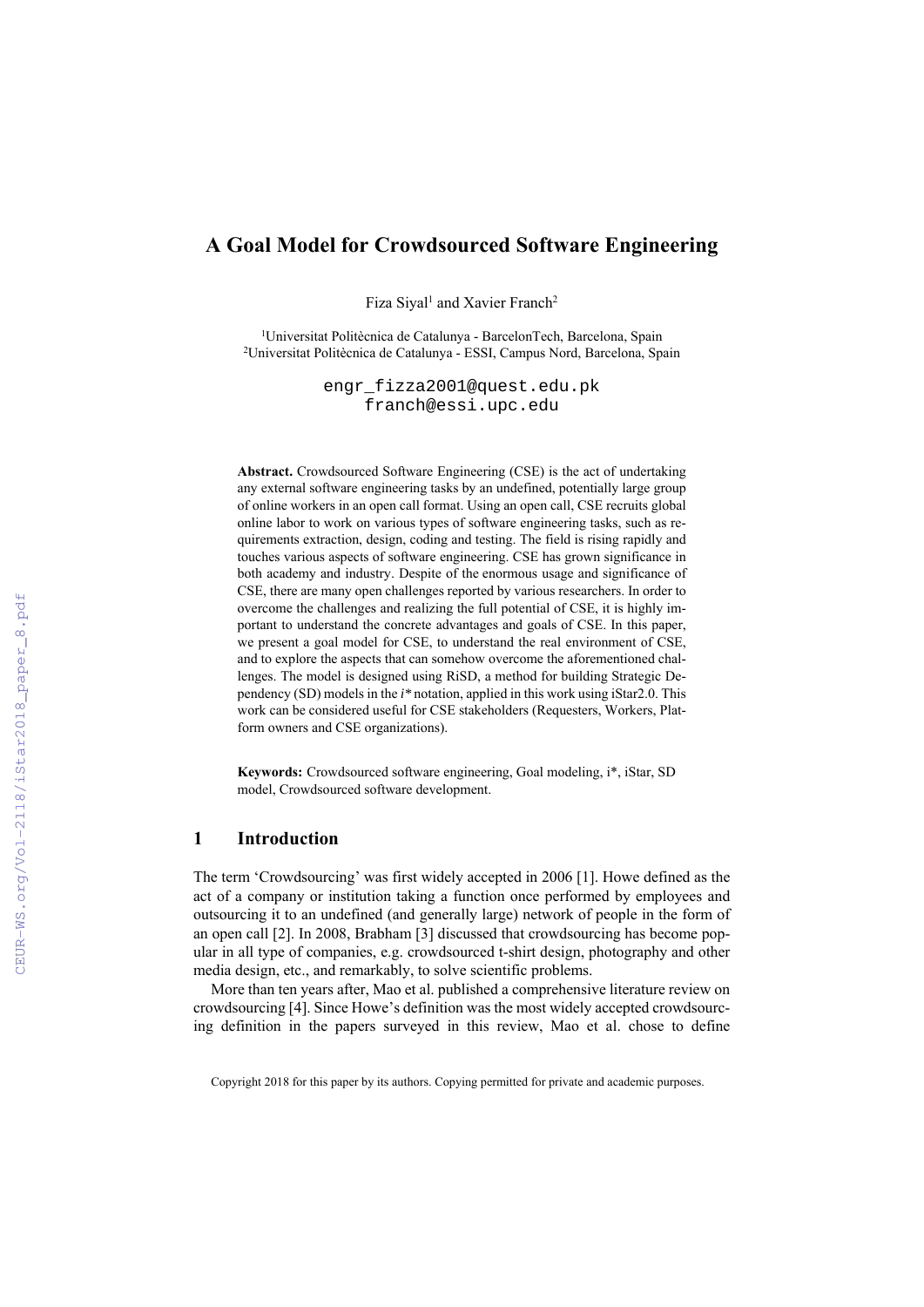Crowdsourced Software Engineering (CSE) simply as an instantiation of Howe's definition: "CSE is the act of undertaking any external software engineering tasks by an undefined, potentially large group of online workers in an open call format" [4]. Using an open call, CSE recruits global online labor to work on various types of software engineering tasks, such as requirements extraction, design, coding and testing [4]. CSE tasks demand reliable developers and enough participation to guarantee a qualified asset that can be delivered to the client.

CSE is implemented by many successful crowdsourcing platforms, such as Top-Coder (www.topcoder.com), uTest (www.utest.com), Mob4Hire (www.mob4hire.com) and Bugcrowd (www.bugcrowd.com). Therefore, developers may have difficulties in selecting which one is the most suitable for their needs. We suggest in this paper that CSE stakeholders could use a model-based approach to select the platform with all mentioned features that best fits to their needs. We propose the use of goal models expressed in iStar2.0 in order to understand the most important actors, goals, dependencies and resources, among others, involved in CSE. The purposes of goal models in this context are: 1) to visualize and understand the real environment of CSE using iStar2.0 constructs (mainly actors and dependencies); 2) to explore (based on challenges and proposed solutions from literature) how to realize the full potential of CSE in order to make it an ideal paradigm for software engineering projects: 3) knowing the requirements of the best CSE platforms; 4) improving the work processes of CSE environment.

The rest of the paper is organized as follows: Section 2 describes the background of CSE, Section 3 presents the proposed goal model of CSE, and finally Section 4 concludes the work.

# **2 Background**

In 2017, Mao et al. [4] presented a comprehensive survey of the use of CSE. They reviewed the definitions of crowdsourcing and derived their own definition (already quoted in the previous section) together with a taxonomy. Mao et al. further analyzed the software engineering domains, tasks and applications for crowdsourcing and the platforms and stakeholders involved in realizing CSE solutions. As they report, CSE generally involves three types of actors: Employers (aka Requesters), who have software development work that needs to be done; Workers, who participate in developing software; Platforms, which provide an online marketplace within which requesters and workers can meet. Fig. 1 shows these actors and their relationships as depicted in [4].

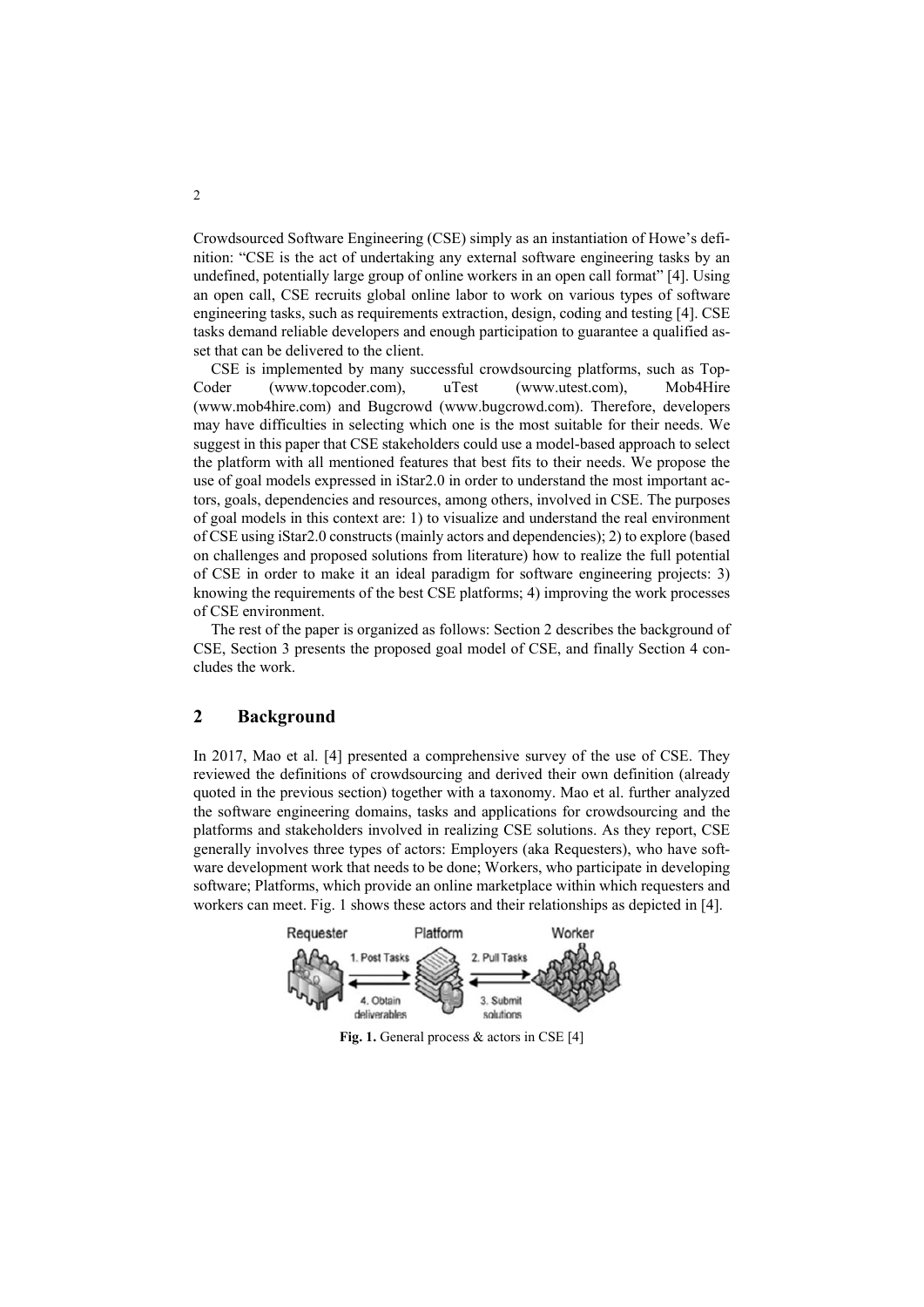Mao et al. [5] stated that crowdsourcing utilizes an open call format to attract online developers to accomplish various types of software development tasks such as architecture, component design, component development, testing and bug fixing. They stated the problems from two different perspectives: developer's perspective, and platform's perspective. To tackle the reported problems, the authors proposed a developer recommendation framework. They performed an empirical study for the evaluation of the proposed framework. The experimental results show that their recommender system outperforms the baseline method and can achieve promising accuracy and diversity.

Other papers, e.g. Latoza and van der Hoek [6], Peng et al. [7] and Stol et al. [8] among others, discussed on challenges, motivations, forces, limitations and current practices. Due to space reasons we cannot survey them here, but they have influenced our proposal.

### **3 Goal Model for CSE**

This section presents a goal model for CSE. The model is designed by following the R*i*SD methodology proposed by Franch et al. [9]. We use the iStar 2.0 notation [10] and for modeling, the pIstar tool [11]. We will transform the goals into tasks, resources or quality at different steps during the phase, which is actually what the R*i*SD methodology is.

The methodology consists of three phases: domain analysis, social system construction, and socio-technical system construction. Due to space reasons, we focus on the second one (considering that the background section above is a kind of substitute of the domain analysis).

This second phase builds the social system model in the form (SD) model. The model is constituted iteratively. This model does not include the software system and therefore it focuses on the stakeholder needs [9]. For this reason, and taking the statement from [7], we identify a platform vendor as a CSE organization, an actor who owns a platform, and is a manager/admin/vendor of the platform. We apply next the activities defined in [9] for Phase II.

#### **Activity II.1: Identify departing actors.**

Fig. 2 shows the actors involved in CSE are: Requester, Worker, and CSE organization. Requester and Worker are the entities who achieve their goals with the contribution of the CSE organization, whereas the CSE organization is responsible for providing online marketplace to Requester for receiving the outsourced requests of software engineering (SE) tasks and Workers to develop the solutions of outsourced tasks on payment.

Stol and Fitzgerald [12] described that an important consideration for a crowdsourcing customer (Requester) is to decide on an appropriate remuneration that will attract sufficient participants (Worker) to a crowdsourcing contest. Based on this we come to know that appropriate remuneration is the major concern of a worker, so we identified the main goal of worker as "Money earned".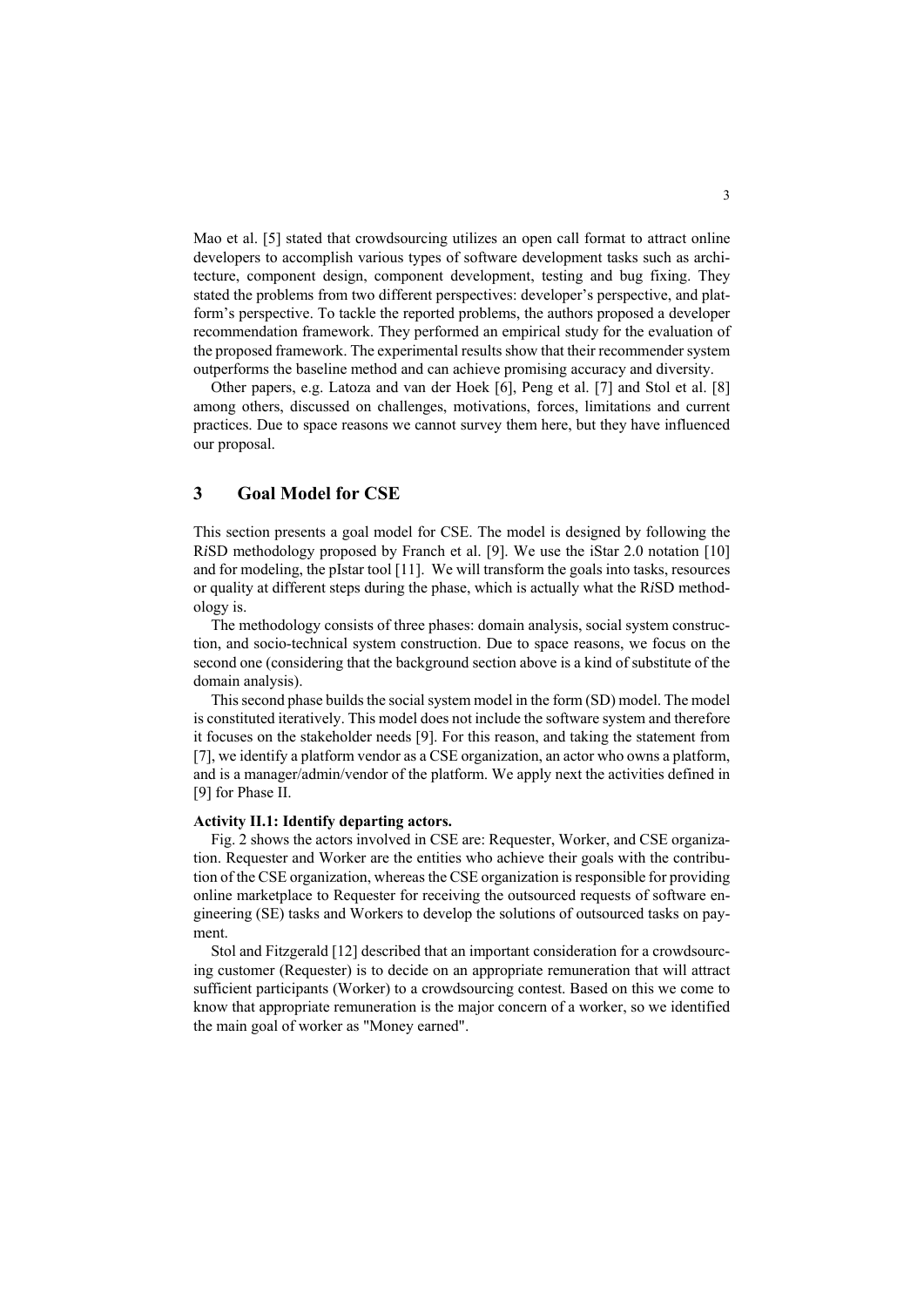

**Fig. 2.** Departing actors in CSE

### **Activity II.2: Establish goal dependencies among actors**

Fig. 3 illustrates the goal dependencies among the actors. Goals of the actors depend on other actors. Latoza and van der Hoek [6] mentioned that the competition model used by the topcoder crowdsourcing platform is similar to traditional outsourcing, in which a client requests work and pays for its completion, so one more dependency added "Payment received" from CSE organization to Requester.



**Fig. 3.** Goal dependencies among actors

#### **Activity II.3: Classify and rename the dependum of the added dependencies**

Fig. 4 shows the transformations of dependencies. Transformations are made as: the goal "SE task outsourced" can be achieved by executing a task "Outsource SE task"; the goal "payment received" transformed to a task "Receive payment"; the goal "Participated in development" classified and renamed to a task " Develop SE task"; and the goal "SE solution provided" changed to a resource "SE task solution".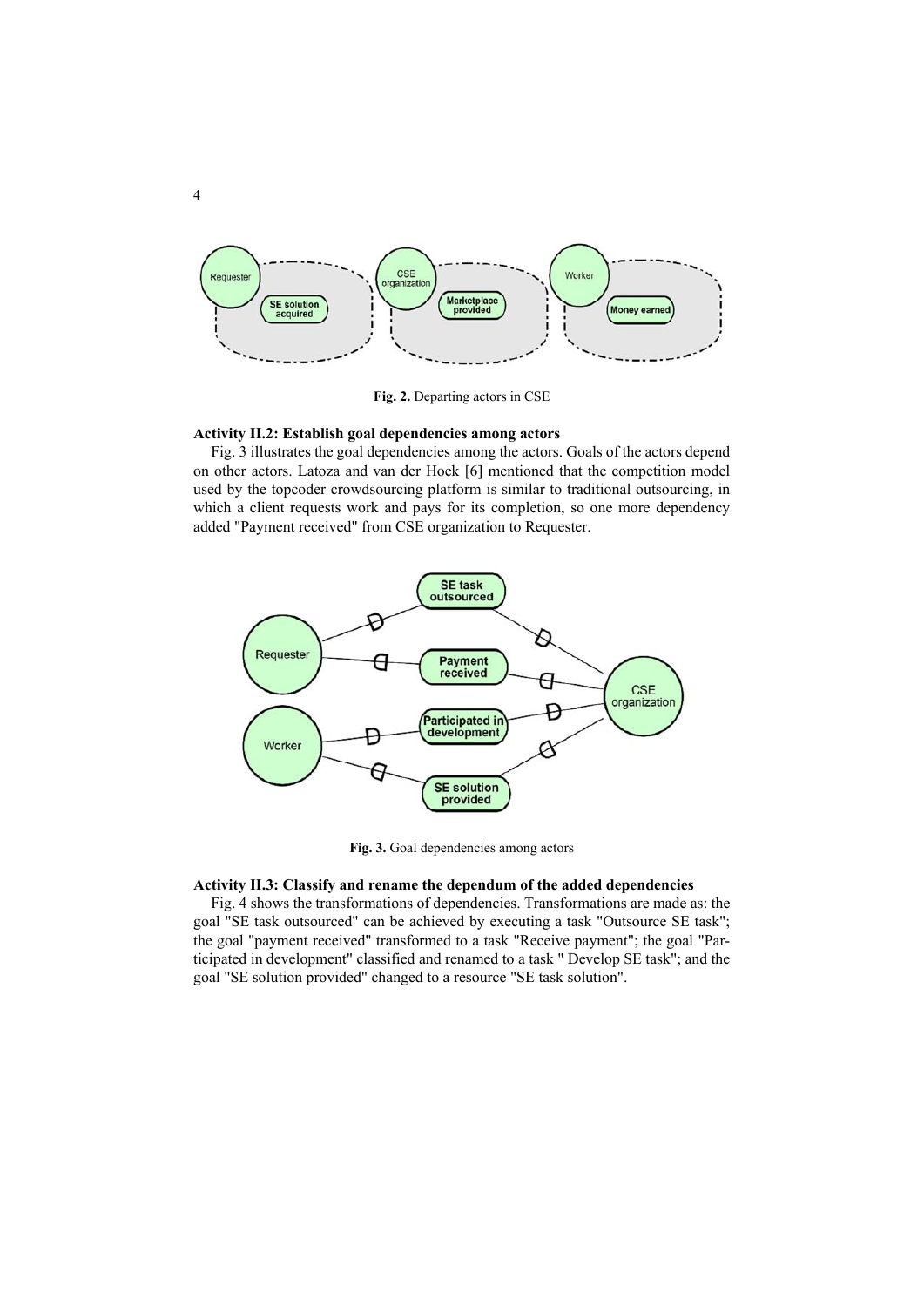

**Fig. 4.** Classified and renamed added dependencies

#### **Activity II.4: Check for new actors and/or dependencies**

To elaborate more the CSE social scenario, new dependencies have been added. Fig. 5 shows the new dependencies named: "Task reqs. Identified", "Solution accepted", and "Appreciation received". These dependencies are identified in connection with previous dependencies. Starting from Requester, after submitting the outsource request to CSE organization, the next step would be to identify the task requirements by CSE organization. Similarly CSE organization may accept a solution provided by a Worker as a result of developing a task. Further a Worker depends on a Requester for acceptance of his provided solution, and it is shown by introducing dependency "Appreciation received". Also a task "Receive payment", identified in Fig. 4 has been transformed into a resource "Payment of solution".



**Fig. 5.** Strategic Dependency Model for CSE (First refinement)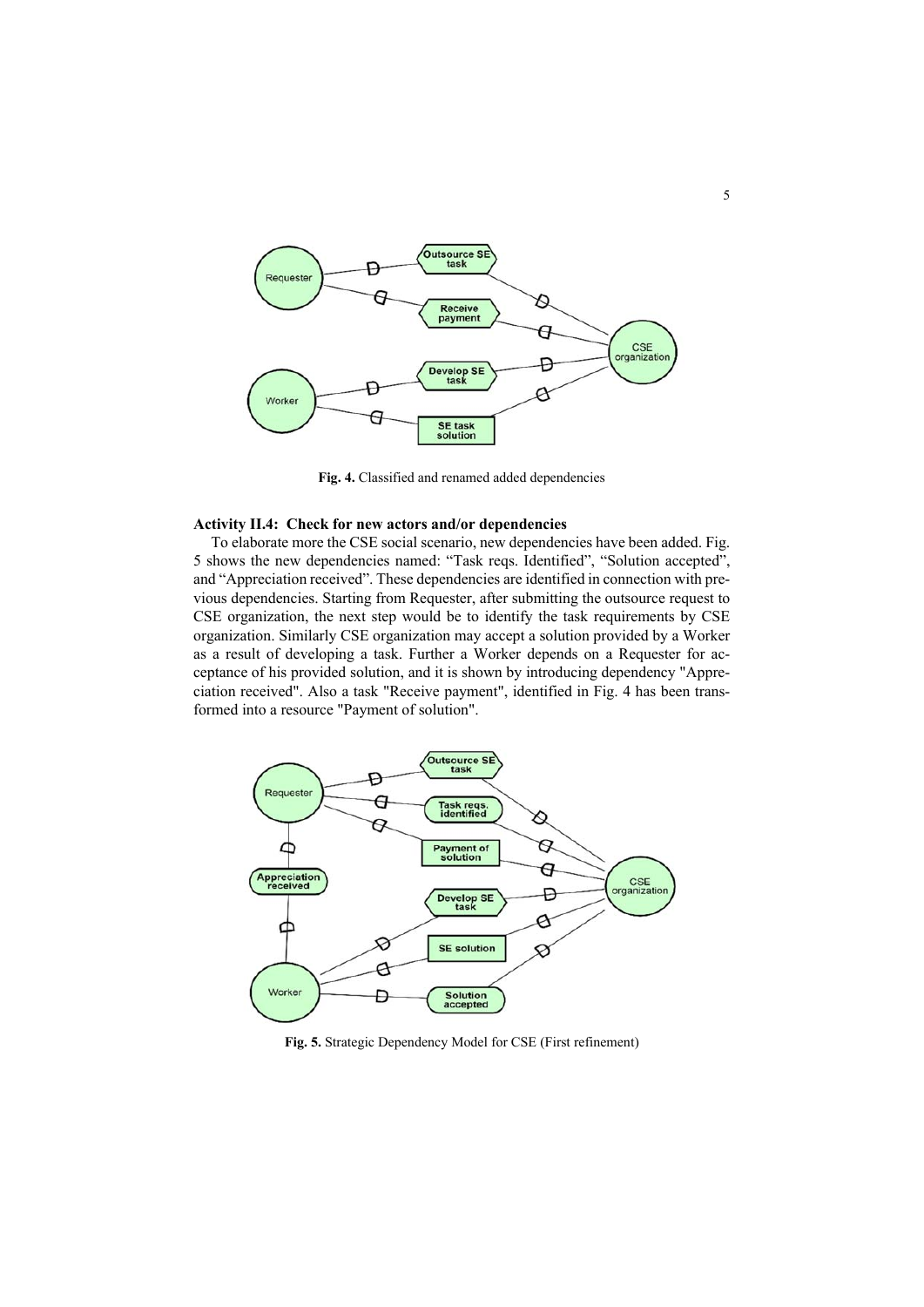Fig. 5 has been further refined into Fig. 6 as: the goal "Task reqs. identified" is refined into a source "Task requirements"; the goal "Solution accepted" refined into a quality "High quality solution", and the goal "Appreciation received" transformed into a quality "Requester's satisfaction". Finally, a qualification link is established from quality "high quality solution" to resource "SE solution" to show that high quality refers to a solution provided by a Worker.



**Fig. 6.** Final Strategic Dependency Model for CSE (second refinement)

# **4 Conclusion**

We have proposed a goal model for CSE in order to explore its real environment. Since past few years CSE has been the point of attraction for the researchers in the field of software engineering. From literature it has been noted that crowdsourcing is a concept been used as a problem solving approach in variety of domains. We selected the CSE domain to explore its environment by considering CSE process, actors, goals, and dependencies among actors involved. The model has been designed by following the R*i*SD methodology. We used the iStar 2.0 notations and for modeling, the pIstar tool. In this work, we focused on constructing the social system (known as strategic dependency model) for CSE. At present, the models show the work processes and associations among stakeholders of CSE based on goal dependencies. The final model resulting from the full application of the R*i*SD methodology will be based on proposed solutions of challenges reported in literature. A simple questionnaire-based survey could be used to evaluate all the models that part of this paper and also built as future work. Target participants would be all CSE stakeholders, including CSE organizations, platform